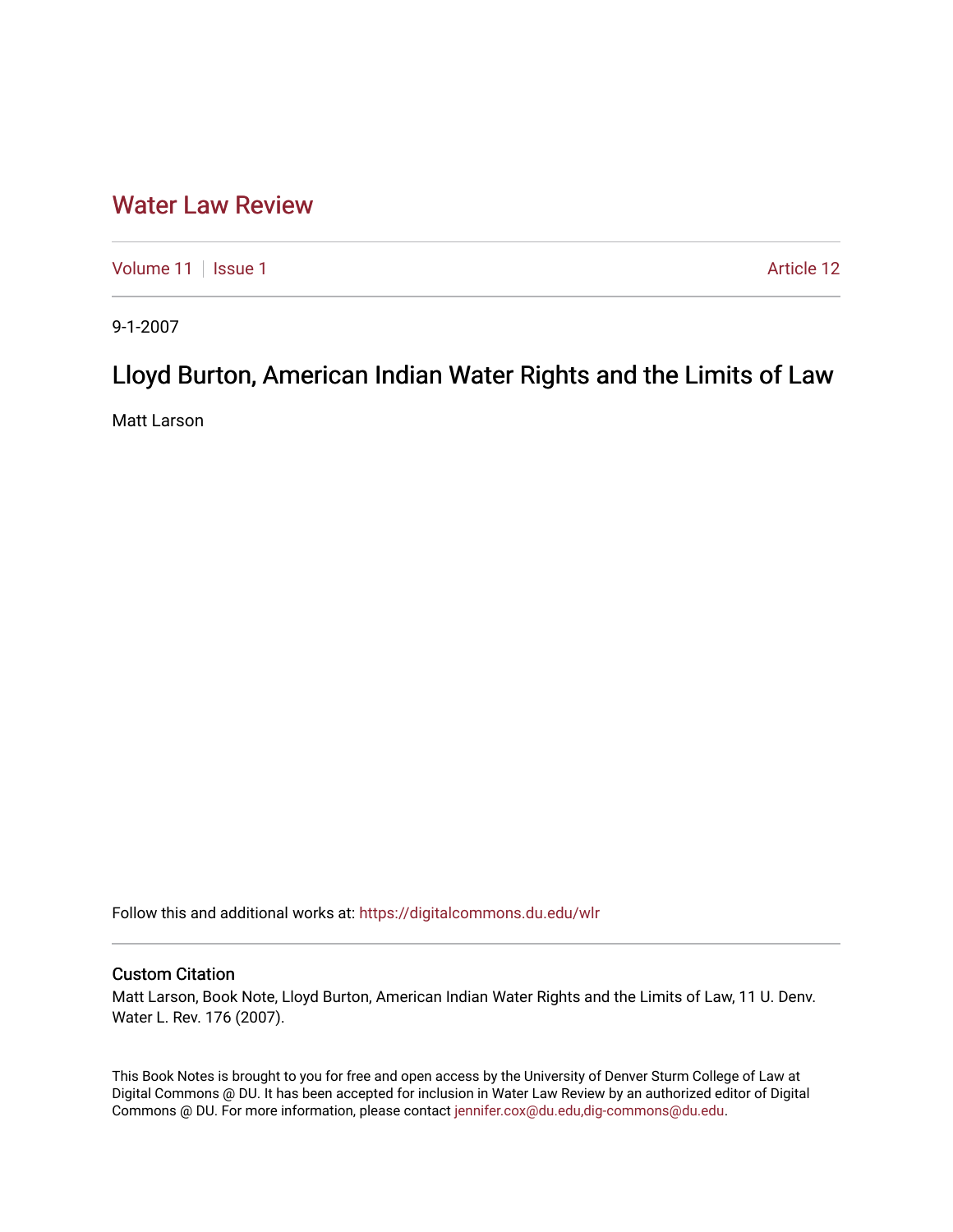for the cliff dwellers is clear from the way he approaches and addresses the subject.

The chapter "The Role of Climate on Water Institutions in the Western Americas" discusses several interesting and important topics, including drought, paleohydrology, Machu Picchu, ice cap reconstruction data, and Powell's observations of Native American and Mormon water practices. Especially fascinating is the discussion of the "dust bowl years" and their impact on water use and conservation. The author states, "The Dust Bowl years motivated the Colorado Legislature to find better ways to manage water locally."

Another chapter worth noting, "Colorado's 1969 Adjudication and Administration Act: Settling In," is a true gem packed with many nuggets of valuable legislative history. The author discusses the Act of 1879; the 1881 Adjudication Act; the 1903 Adjudication Act; the Act of April 9, 1919; the Adjudication Act of 1943; the 1965 Ground Water Management Act; and the 1969 Adjudication and Administration Act. To grasp and master water law, one first must understand the legislative history and the issues and pressures that led to the legislation. This chapter provides that history.

The book includes a chapter entitled "A Decade of Colorado Supreme Court Water Decisions 1996-2006." This chapter addresses many very important water law doctrines, such as water as a public resource, beneficial use and anti-speculation, can and will, due diligence, change of water rights, invalid enlargement, augmentation plans, instream flows, and in-channel recreational rights. In this extremely valuable chapter, the author explains difficult and obscure doctrines and makes them understandable. It is to the reader's benefit that the author participated in many of the water law decisions from a position on the Colorado Supreme Court Bench.

Without a doubt, this book is fascinating and enlightening-a valuable and scholarly work that will be consulted for generations. I highly recommend it, and I plan to make it required reading for my water law students.

Lloyd Burton, American Indian Water Rights and the Limits of Law, University Press of Kansas **(1991); 192 pp; \$16.95; ISBN 0-7006-0601-7;** soft cover.

*American Indian Water Rights and the Limits of Law* is a thorough water policy study of the history of American Indian water rights and the methods of managing disputes over these rights. The author, Professor Lloyd Burton, teaches at the University of Colorado at Denver, where he coordinates the public law curriculum and directs the Environmental Policy, Management, and Law program.

The study traces the long and eventful history of American Indian water rights and the role of the law in adjudicating those rights. Bur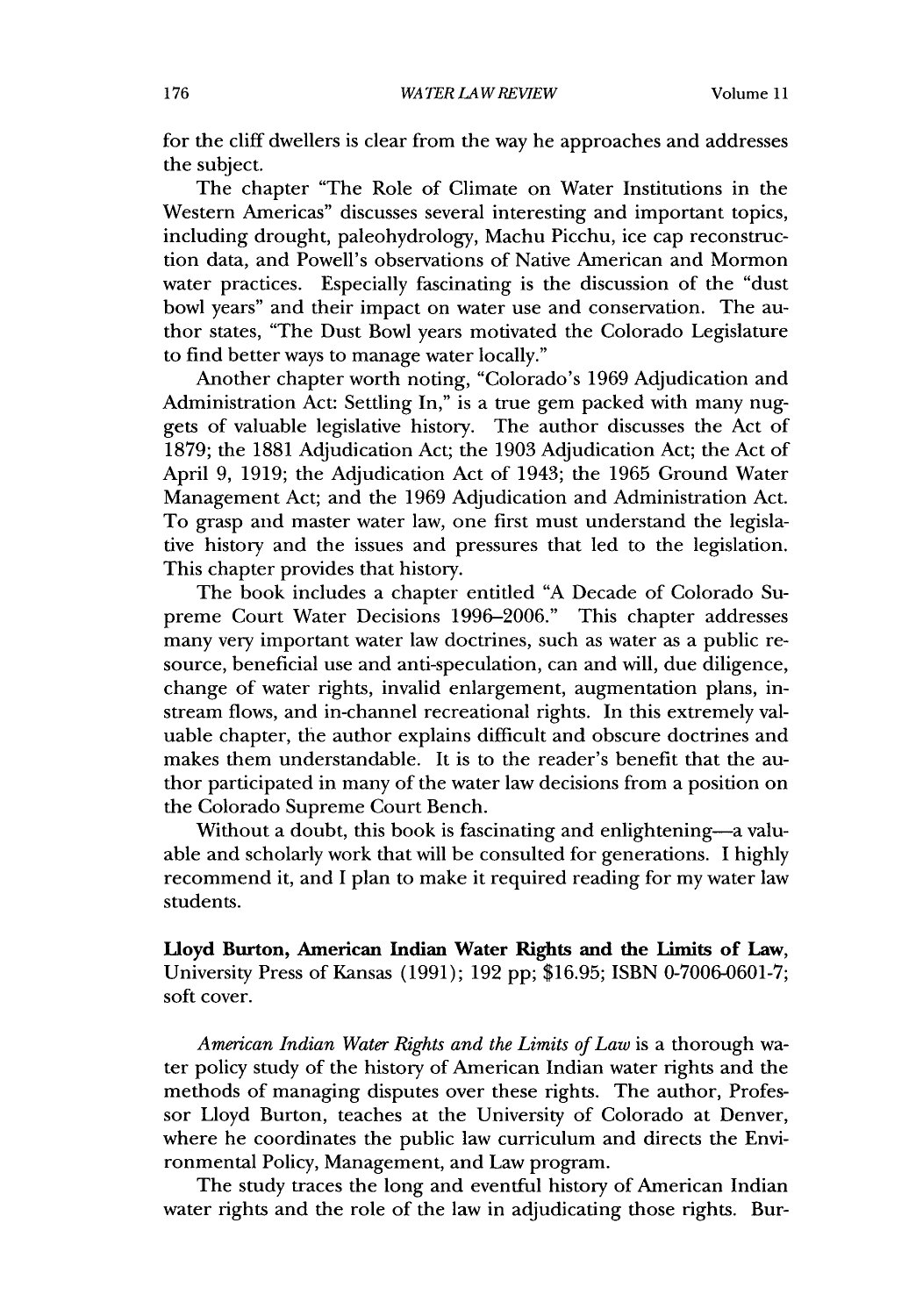Issue **1**

ton analyzes numerous water disputes and negotiations following the Supreme Court's **1908** holding in *Winters v. United States,* which created reserved-water rights for tribal reservations. Furthermore, the book analyzes the state of American Indian water policy and law in the early 1990s, and the future direction of the negotiation and adjudication processes. Burton's solutions seek to achieve "socially just resource distribution without additional environmental despoliation." Burton argues that more effective and reliable dispute resolution alternatives will provide American Indian tribes, the federal government, and state and local governments with positive solutions to the ongoing water wars amongst these entities

Chapter 1, *Reflections in a Glass Bead,* lays out the history of American Indian water rights adjudications and its underlying themes. A major theme goes back to history's initial accounts of interactions between European settlers and American Indian tribes; namely, the settiers' acquisition of the future area of Manhattan for beads and trinkets worth twenty-four dollars. This idea of tribes trading rights to natural resources for symbolic wealth exists today in water rights litigation and negotiation. Additionally, Burton focuses on a metaphor from Herman Hesse's *Das Glaspersperlenspiel* (The Glass Bead Game) which describes the "intellectual elite who have taken it upon themselves to transmit the essence of high culture down through the ages by means of an elaborately structured transaction, or game." According to Burton, a small group of influential people conducted water resources management in a similar vein for much of the twentieth century. However, today new groups are joining this game. American Indian tribes constitute many of these groups.

Chapter 2, *The Development of American Indian Water Rights,* introduces the "ship with three rudders," an apt description of constitutional separation of powers' effects on historical developments in American Indian water law. The judiciary "rudder" views tribes as "nationlike entities," while the executive and legislative branches treat the tribes as ethnic minority groups. Given the importance of the tribes' federalreserved water rights set forth in *Winters v. United States,* these distinct concepts of the tribes' autonomy create a veering water rights ship. *Winters* stands for the proposition that American Indian tribes impliedly retained water rights when land was set aside for their reservations. However, the tribes lacked the political power to enforce the *Winters* doctrine and therefore the executive and legislative branches did not account for these rights. Examples of this enforcement inability are evident in the Reclamation Act of 1902 and the Colorado River compact negotiations in 1922. The Reclamation Act of **1902** built huge irrigation systems; however, these systems served non-Indian entities despite the tribes' substantial water rights. Furthermore, the Colorado River compact negotiations did not include tribal representatives even though the tribes' reserved-rights claims constituted the largest claim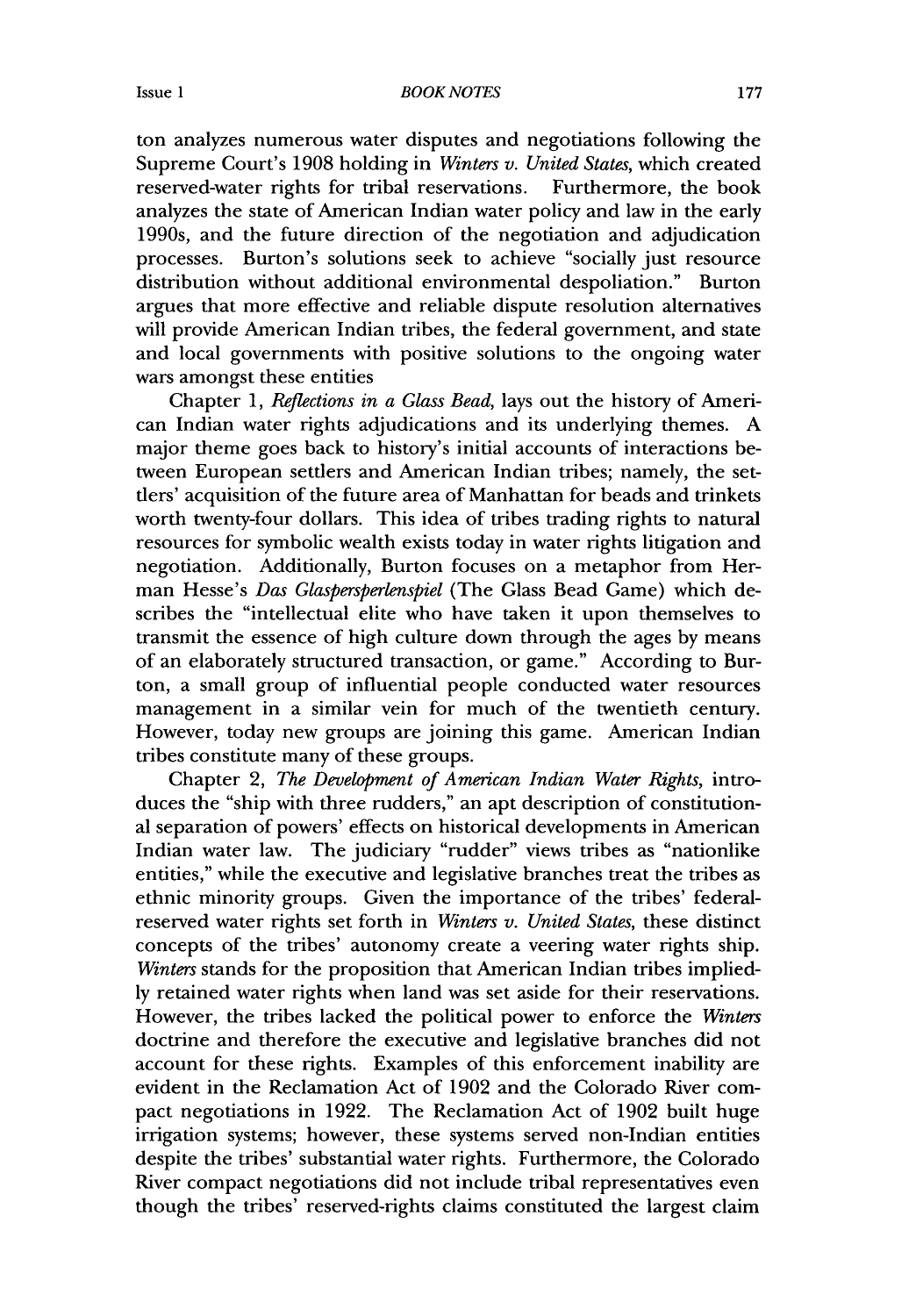among the negotiating parties. Accordingly, *Winters* federally reserved water rights did not factor into the allocations in the compact.

The Supreme Court quantified these *Winters* rights in the landmark 1963 case *Arizona v. California,* determining that the rights reserved enough water for the "practicably irrigable acreage" on each reservation. However, despite the Court's support of the *Winters* doctrine, Congress and the executive continued to "ignore the Indian right or to subvert it indirectly (by facilitating non-Indian water appropriation under state laws)."

While tribal sovereignty has increased in areas like criminal jurisdiction, child welfare, and energy resource development; American Indian tribes have less control over water resources. Chapter 3, *Legal Issues and Dispute-Managing Methods in Contemporary Water Rights Conflicts*, boils this lack of control down to uncertainty in areas such as jurisdiction of water rights' adjudications, quantification of water rights, uses of reserved waters, authority over management of water resources, and legal representation. The resolution of these issues will determine the tribes' economic and social futures.

Burton tackles each of these issues in Chapter 3. First, the Supreme Court's changing composition from 1976 onwards made the Court's rulings more deferential to the states. Burton outlines numerous cases delineating this emerging states' rights mentality and state courts' restrictive views of tribal water rights. Accordingly, this creates uncertainty for the tribes as to the jurisdiction in water cases. Second, tribes continue to disagree over whether the quantifying of *Winters* rights is in each tribe's best interest. Burton believes "the weight of opinion is probably against quantification because the sense of indeterminacy created by a legitimate, unquantified reserved-rights claim is one of the Indians' principal sources of bargaining power." Third, despite the *Arizona v. California* "practicably irrigable acreage" quantification, *Winters* holds that the purposes for creating a reservation determine the amount of water reserved for that reservation. The *Arizona* quantification provides for agricultural uses; however, considerable uncertainty exists for the tribes concerning the amount of selfdetermination they have for other uses of water. Fourth, one of the most controversial issues in Indian water rights is the tribes' ability to market and lease their water to non-Indian users. As water resources grow scarcer, this debate will continue flaring because the sale of water could provide the tribes with an enormous economic boon. Fifth, tribes are becoming more willing to take legal action against polluters of their water despite the uncertainty of their authority over water quality management. Finally, the federal government has historically represented the tribes as a trustee in court. However, some tribes see this as a conflict of interest for the government and seek to represent themselves at the bargaining table.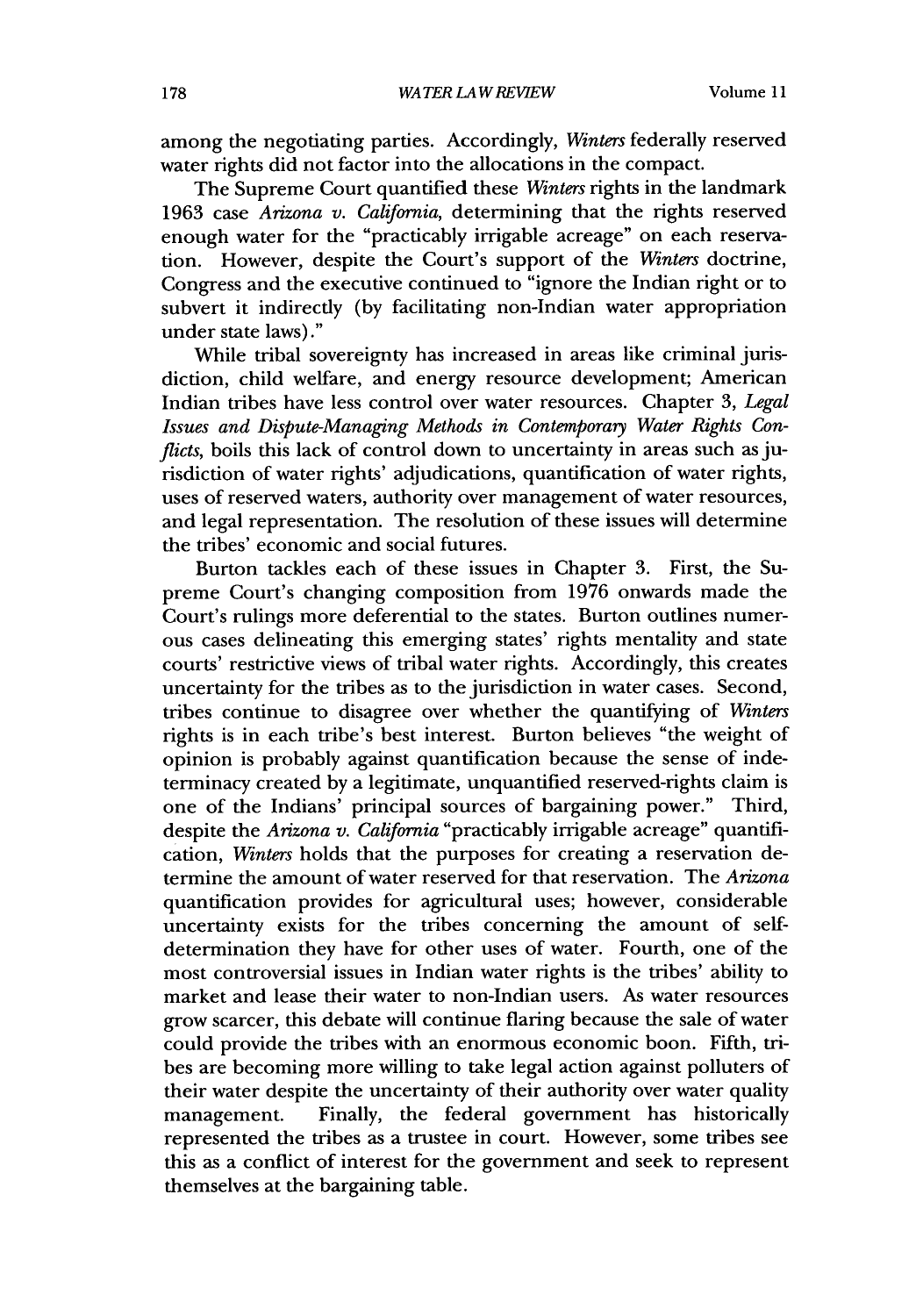#### *BOOK NOTES*

Having identified pertinent issues facing the tribes in Chapter 3, Burton explores negotiated settlements as a dispute resolution tool in Chapter 4, *The Peril and Promise of Negotiation: A Closer Look.* Negotiated settlements increased in popularity in the 1980s; however, they are not a novel concept. These settlements date back to the *Winters* doctrine, and feature "concerted efforts to get the tribes to relinquish a reservedrights entitlement in return for the guaranteed provision of a lesser quantity of water." Burton traces these settlements from the 1910 Kent Decree between the Salt River Pima-Maricopa Indians and non-Indian Arizona water users to the 1989 Utah Ute Water Rights Settlement Bill. While the distinctive features of these agreements change over time, Burton argues these negotiated settlements resemble the colonial trade of trinkets and beads for Manhattan because the tribes essentially trade reserved water rights for "token wealth."

Early negotiations involved substantial pressure on the tribes and resulted in generally unfavorable settlement terms. However, this level of coercion caused a lack of durability and some of these settlements spawned significant water litigation. Moreover, the tribes entered settlements throughout the 1960s deferring or surrendering senior water rights in exchange for unfulfilled promises and "illusory" economic development. Burton believes these settlements "resemble delaying actions rather than just and durable solutions." Contemporary settlements exhibit some of these qualities as well. However, some of these settlements use interest-bearing trust funds to cover the costs of keeping the settlements in effect. These trust funds "offset Congress's historic inattention to promises made to the Indians . **. . ."** Additionally, two settlement acts contain damages clauses. Therefore, if the promised water is not delivered the federal government must pay damages to the tribes. These clauses are controversial because while they provide tribes with economic compensation for unfulfilled promises, they also effectively allow the federal government to condemn a tribal water right for simple monetary compensation. Despite these advantages to the tribes, these agreements still result in a net loss of water resources because the tribes forfeit their reserved rights in exchange for a lesser amount of wet water.

Chapter 5, *Groundwater Rights, Planning, and Bargaining in South-Central Arizona,* builds on this background of negotiated water settlements by focusing on the **Ak** Chin and Tohono O'Odham Settlement Acts of 1978, 1982, and 1984. In each of these settlements, the tribes chose the political process over the legal process due. The negotiated settlements featured the trading of theoretical paper water for wet water. Both tribes are located in south-central Arizona, and Burton lays out a history of the water issues confronting this area of the country. The O'Odham settlement began with the tribe filing a lawsuit against numerous defendants, including the city of Tucson, claiming reserved rights to the groundwater of the basin and an aquifer beneath the res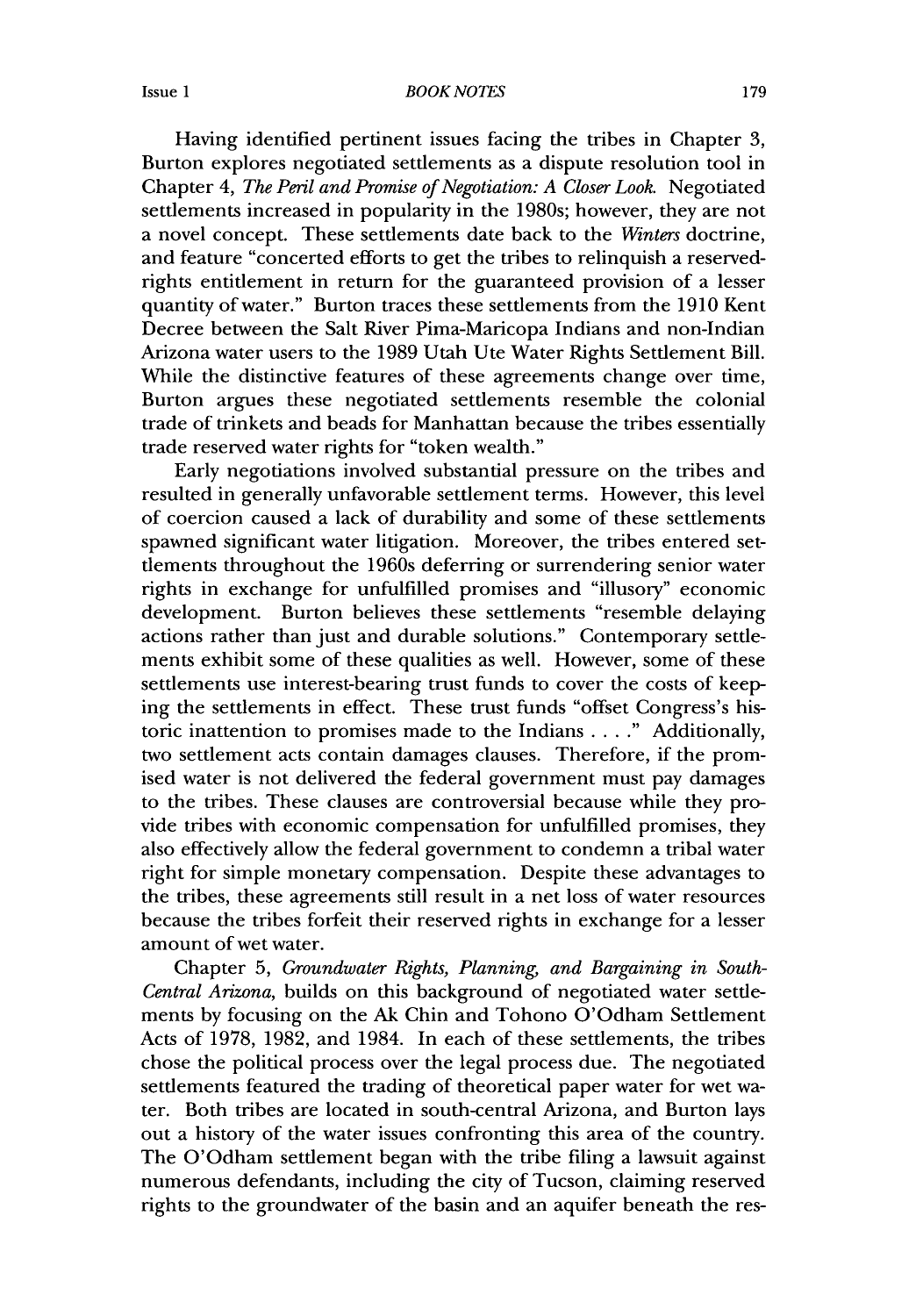ervation. The Supreme Court fortified the tribe's position with its decision in *Cappaert v. United States,* which extended the reserved-rights doctrine to groundwater. However, the mounting costs of litigation soon led the tribe to the bargaining table. The eventual settlement featured a \$15 million trust fund, \$10.5 million cooperative fund, marketing rights, and 37,800 acre-feet of water annually to two areas of the reservation. Additionally, if the promised water is not delivered, the settlement holds the government liable for damages.

The Ak Chin approached Congress amid sinking lands from massive groundwater removals and following the Supreme Court's decision in *Caeppert.* The tribe's proposal waived all of their claims to past, present, and future water rights claims in exchange for an adequate and quantified amount of water each year. This agreement, sponsored by Congressman Morris Udall, passed both houses of Congress and became law. However, the government began missing deadlines on its 85,000 acre-feet annual obligation, and in 1983 the parties revised the agreement. While the Ak Chin agreement does not have the appropriations insurance of the O'Odham agreement, the damages provision is superior because it bases damages on the replacement cost of the water. Accordingly, the market value of the water is the amount the government must pay the Ak Chin and, as water grows scarcer in the western United States, this could represent a significant expenditure for the government. Moreover, it makes the risk of an effective condemnation less likely because of this substantial cost.

Burton closes his study by looking at the future of negotiated settlements in Chapter 6, *Conclusion: Improving the Prospects for Negotiated Settlements.* He notes that tribes are now looking to "secure in fact the water resources they have previously held in theory." While negotiated settlements have common features such as using interest-bearing trust funds in financing implementation of agreements, many differences remain. Most importantly, marketing rights to non-Indian users and damages provisions are not a mainstay of all negotiated settlements. Burton chalks this up to a system that still crushes the weak and rewards the strong. The benefits of a negotiated settlement to a particular tribe remain tied to intangibles, such as having a champion in Congress and the abilities of legal counsel. Accordingly, efforts to streamline the process through comprehensive settlement legislation should be undertaken. Burton also proposes the formation of an American Indian Water Rights Commission to assist in intergovernmental water resource planning, the acquisition and analysis of data, the drafting and recording of model agreements, the standardization of procedural guidelines for negotiations, and providing facilitators and sponsorship for negotiations.

*American Indian Water Rights and the Limits of Law* is an exhaustive study of the history of American Indian water rights adjudications. While to a novice the study's detail can be confusing and difficult to